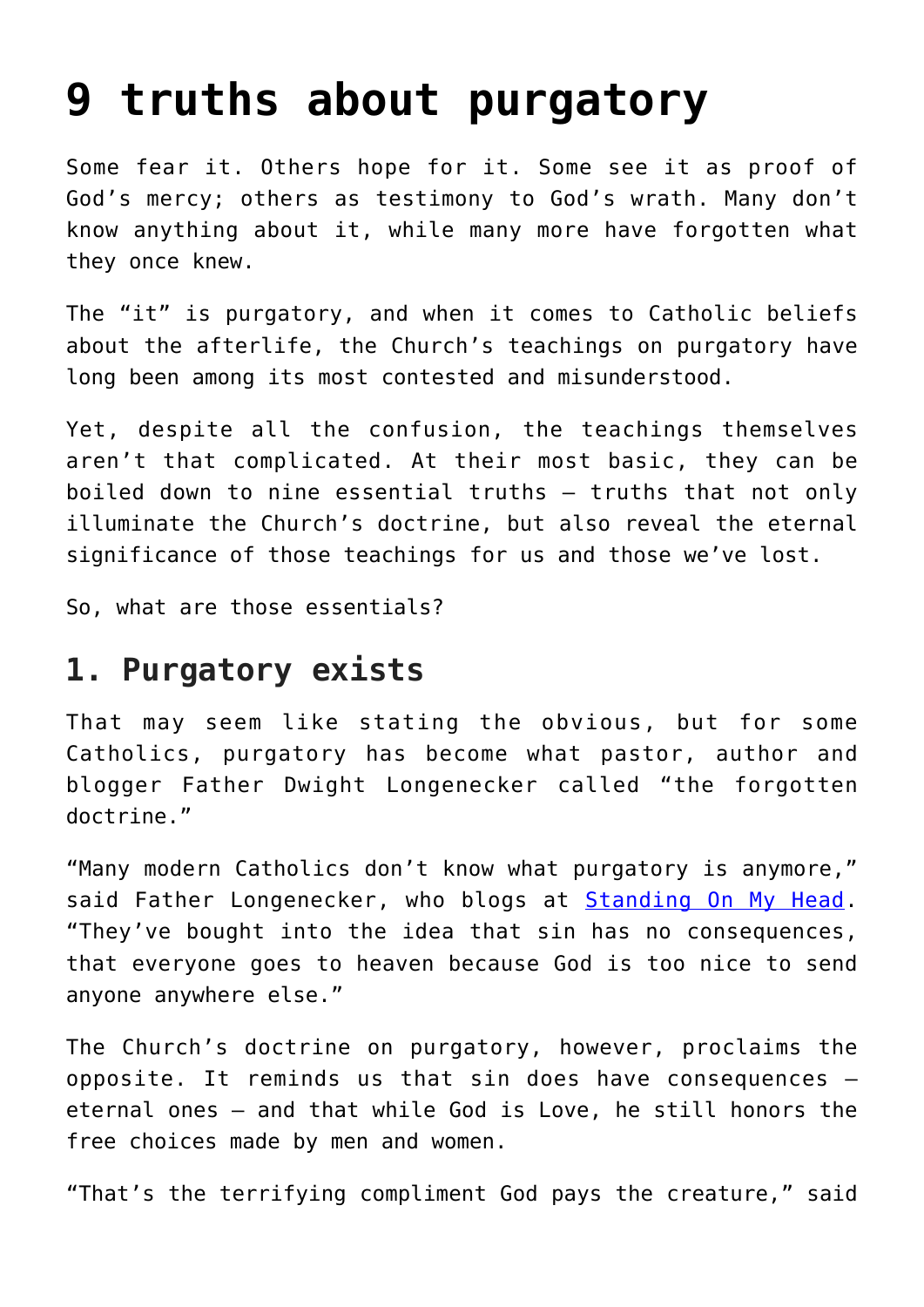Dr. Regis Martin, professor of theology at Franciscan University and author of ["Still Point: Loss, Longing, and Love](http://www.amazon.com/gp/product/1594713413/ref=as_li_ss_tl?ie=UTF8&camp=1789&creative=390957&creativeASIN=1594713413&linkCode=as2&tag=oursunvis-20) [of God"](http://www.amazon.com/gp/product/1594713413/ref=as_li_ss_tl?ie=UTF8&camp=1789&creative=390957&creativeASIN=1594713413&linkCode=as2&tag=oursunvis-20) (Ave Maria, \$11.95). "He takes seriously the freedom we exercise, even if it carries us straight into hell."

That being said, he continued, "While hopefully few of us are so wicked that we would choose to be wretched forever without God, not many of us are so pure that we can be catapulted straight into the arms of God. Most of us are somewhere in between."

Hence the need for purgatory — the final purification of those who die in friendship with God but who haven't fully broken their attachment to sin or atoned for wrongs done in this life.

"When we stand before Christ the Judge, all the compromises we've made, all the gray areas into which our choices led us, have to be accounted for," said Martin. "We've got to square accounts with the Judge."

### **What's An Indulgence?**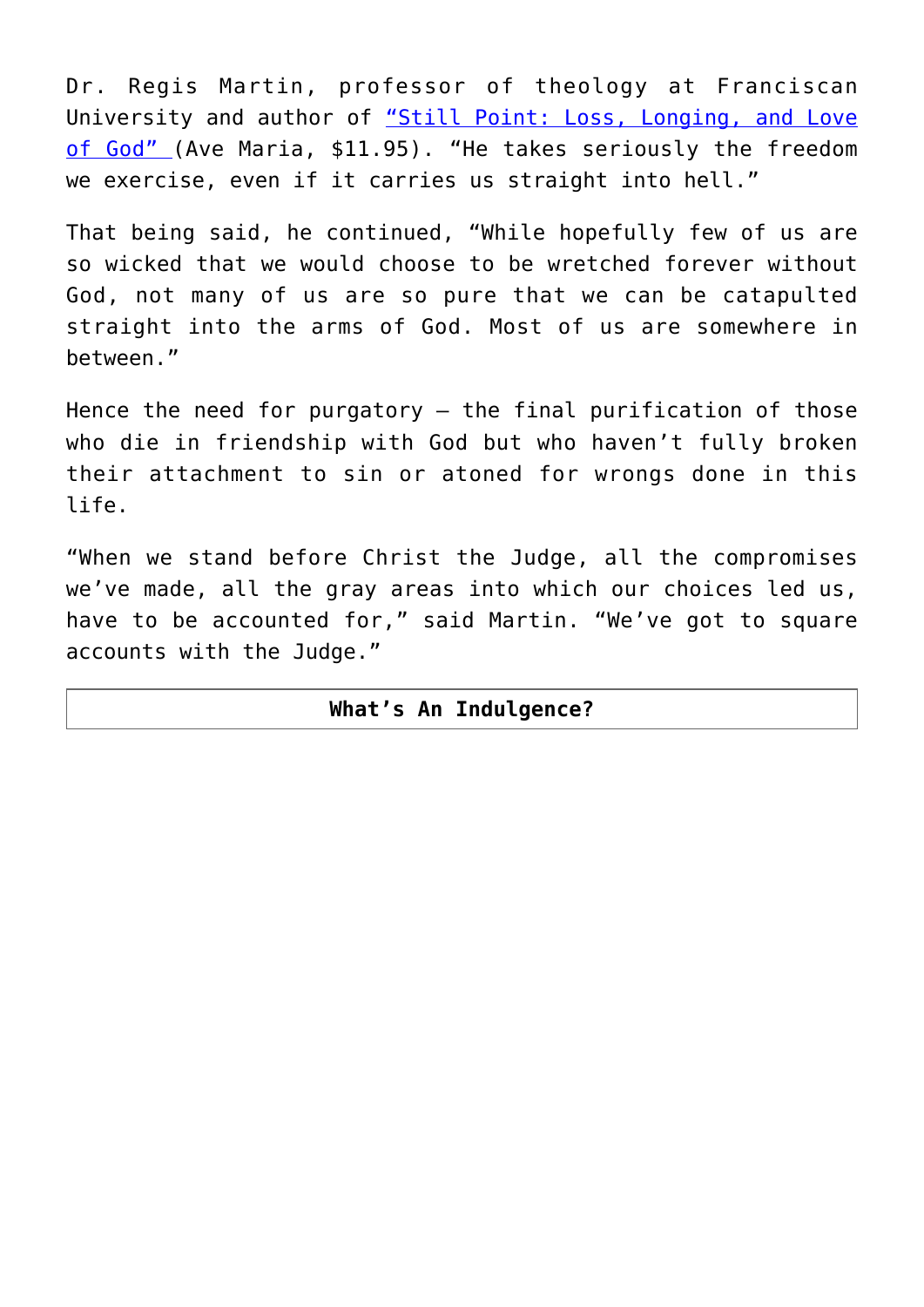An indulgence is a remission from either part or all of the temporal punishment a soul must undergo because of sin. We're able to receive this remission thanks to the suffering and sacrifice of Christ, as well as the suffering, sacrifice and good works of all those united with him in perfect friendship — namely, the Blessed Virgin Mary and the saints.

### *How do I get an indulgence?*

Indulgences can be obtained in many ways, including making pilgrimages to holy sites, such as basilicas and shrines. Indulgences are also attached to special occasions, such as papal blessings or attending Mass on particular feast days, as well as through routine acts of piety — reading the Scriptures, praying the Rosary or the Way of the Cross and Eucharistic adoration.

### *General conditions for gaining an indulgence include:*

– A Catholic must be in a state of grace.

– He must have no attachment to sin.

- He must make a good confession to a priest and receive Holy Communion.
	- He must pray for the intentions of the Holy Father (typically one Our Father and one Hail Mary).
	- No more than one plenary indulgence can be obtained each day.
	- The indulgence may be obtained for oneself or applied to the souls of the deceased.

### **2. Purgatory isn't merely a punishment.**

It's a merciful gift and a testimony to God's love.

"Sometimes, people hear about the sufferings of the souls in purgatory and they think suffering is the desire of a vindictive God, a God who wants his pound of flesh," said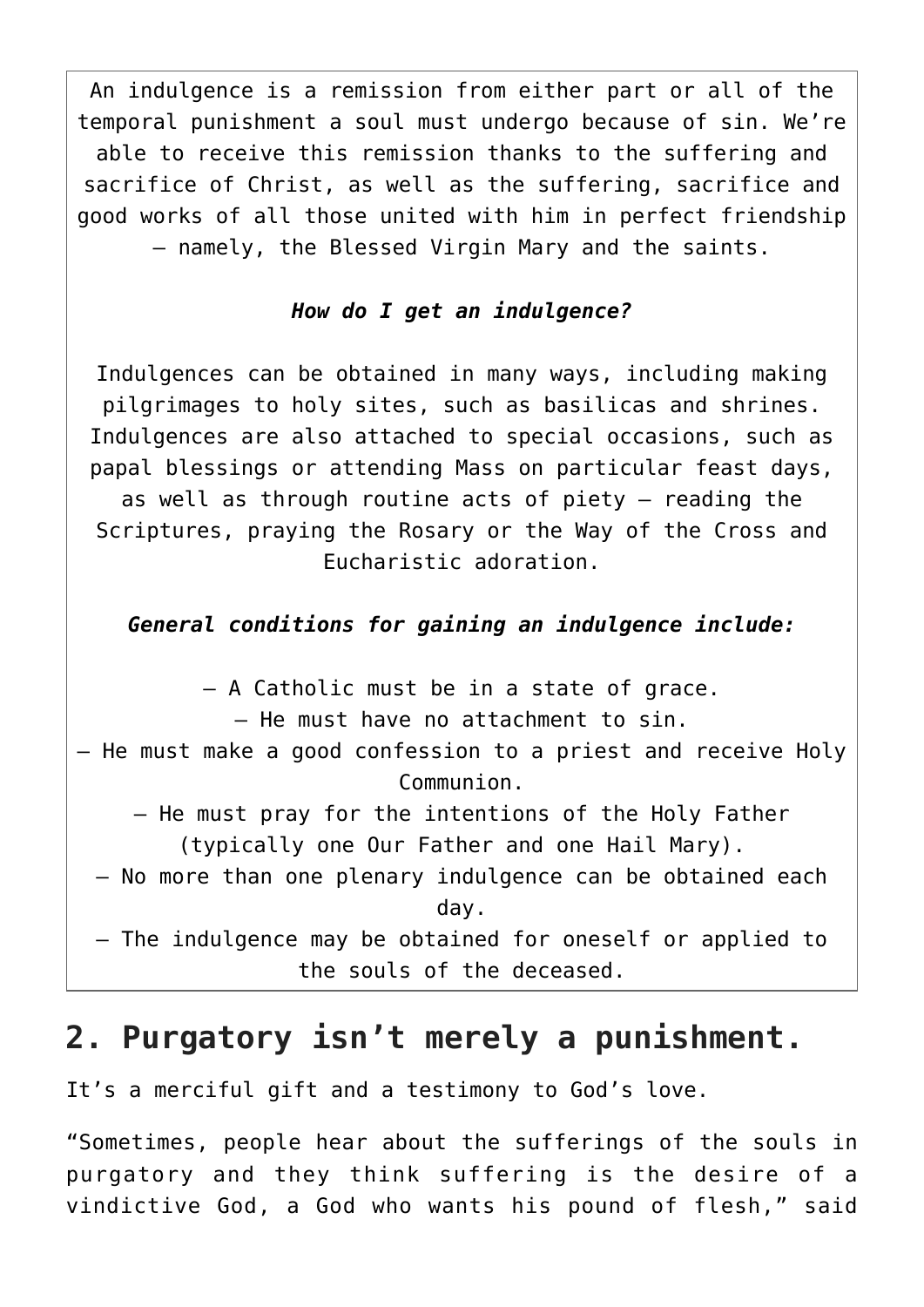Robert Corzine, vice president for Programs and Development at the St. Paul Center for Biblical Theology.

"But that's not the case at all," he continued. "God forgives us immediately when we ask. The role of suffering is to undo the damage we've done. It's God the Healer applying the remedy to make us perfect images of Christ."

And perfect images of Christ is exactly what God calls each of us to become.

According to the Catholic doctrine of salvation, God doesn't simply desire to save us from hell — from a state of eternal separation from him. More fundamentally, he desires to save us from sin, from being anything less than the men and women he created us to be.

"God is like a great heart surgeon, trying to give us the new hearts we need," Corzine said. "But we keep flopping around on the table, moving away from the knife. Death then is like the anesthetic. In purgatory, we're no longer able to resist the healing we need, and he can finish the task he began during our lifetime."

# **3. The suffering endured by souls in purgatory isn't physical pain.**

Through the centuries, artists striving to convey the sufferings of purgatory have depicted men and women tormented by a burning fire. But those illustrations aren't a literal representation of the goings-on in the purgative state. They can't be. In purgatory, the soul remains separated from its body, so it can only suffer spiritually, not physically.

That's not to say, however, that the flames of purgatory aren't real. They are.

"The fire by which we're purified is an interior burning for the love of God," explained Susan Tassone, author of seven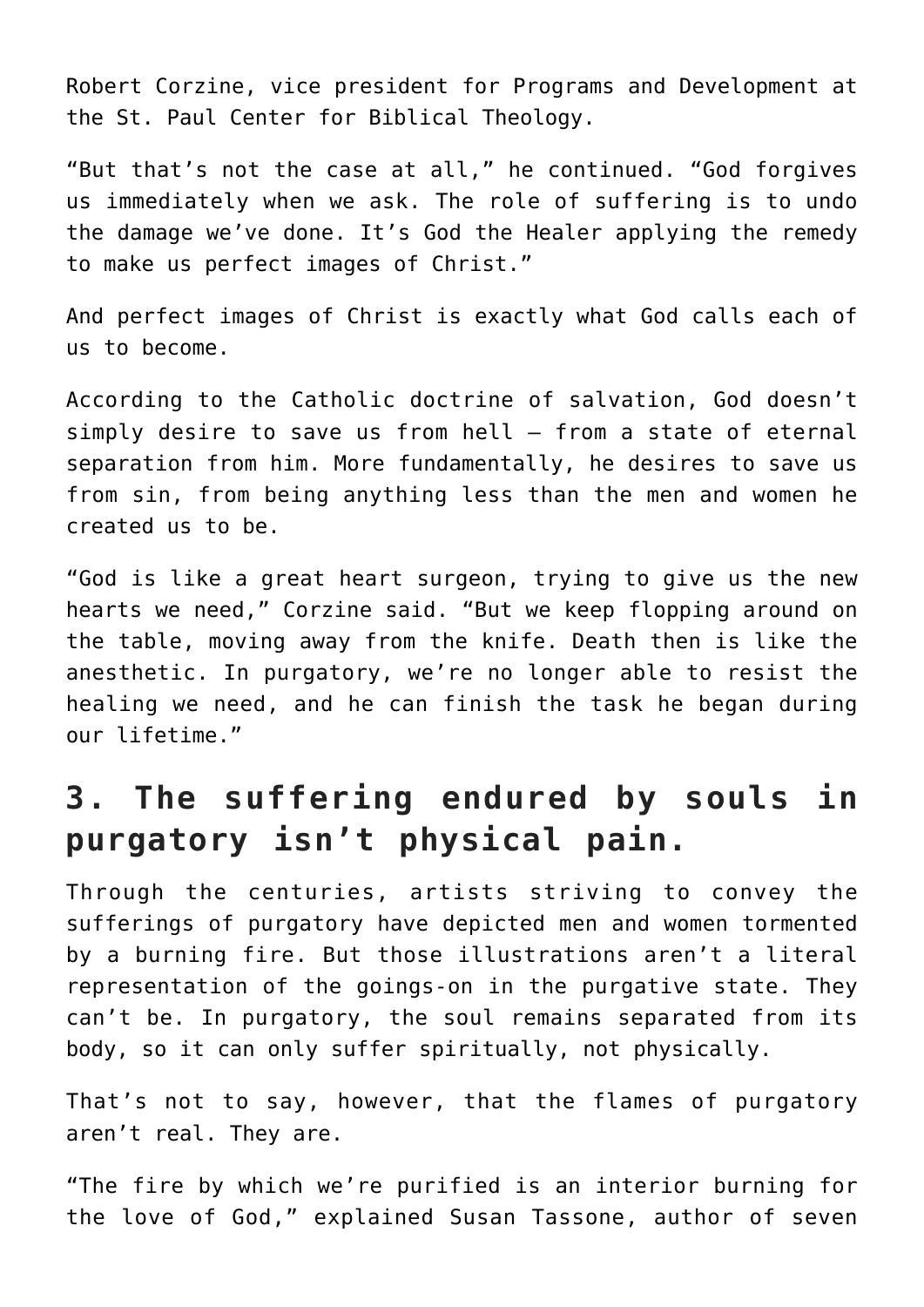books on purgatory, including ["Prayers, Promises, and](https://www.osv.com/Shop/Product?ProductCode=T1254) [Devotions for Holy Souls in Purgatory" \(](https://www.osv.com/Shop/Product?ProductCode=T1254)OSV, \$9.95). "Immediately after their death, the souls in purgatory saw God in all his glory. They saw his love, his goodness, and the plans he had for us. And they yearn for that. They burn for it, with a yearning that surpasses the heat of any earthly fire."

In other words, the primary pain endured by those in purgatory is the loss of the sight of God. They suffer from what Tassone called, "a spiritual fever."

As that fever rages, it separates the soul from sin, a process almost equally painful.

"To the extent we're attached to our sin, becoming detached from it hurts," said Corzine. "Seeing it in all its horror how it wounded us and wounded others, how it led us away from God's perfect plan — no physical flames could be as painful as that."

# **4. The souls in purgatory experience joy, as well as pain.**

In the "Divine Comedy," as Dante makes his way through purgatory, the souls he encounters suffer, but unlike the souls he met in hell, they suffer willingly and gladly, with no self-pity and always eager to return to their sufferings when Dante's questions cease.

In their eagerness, those fictional souls testify to the enduring Catholic teaching that purgatory isn't the outermost room of hell, but rather the anteroom of heaven. Every soul in purgatory is bound for glory. Their fate has been sealed, and ultimately it's a blessed fate. Therefore, the time they spend in purgatory, whether short or long, is a time marked not only by suffering, but also by joy.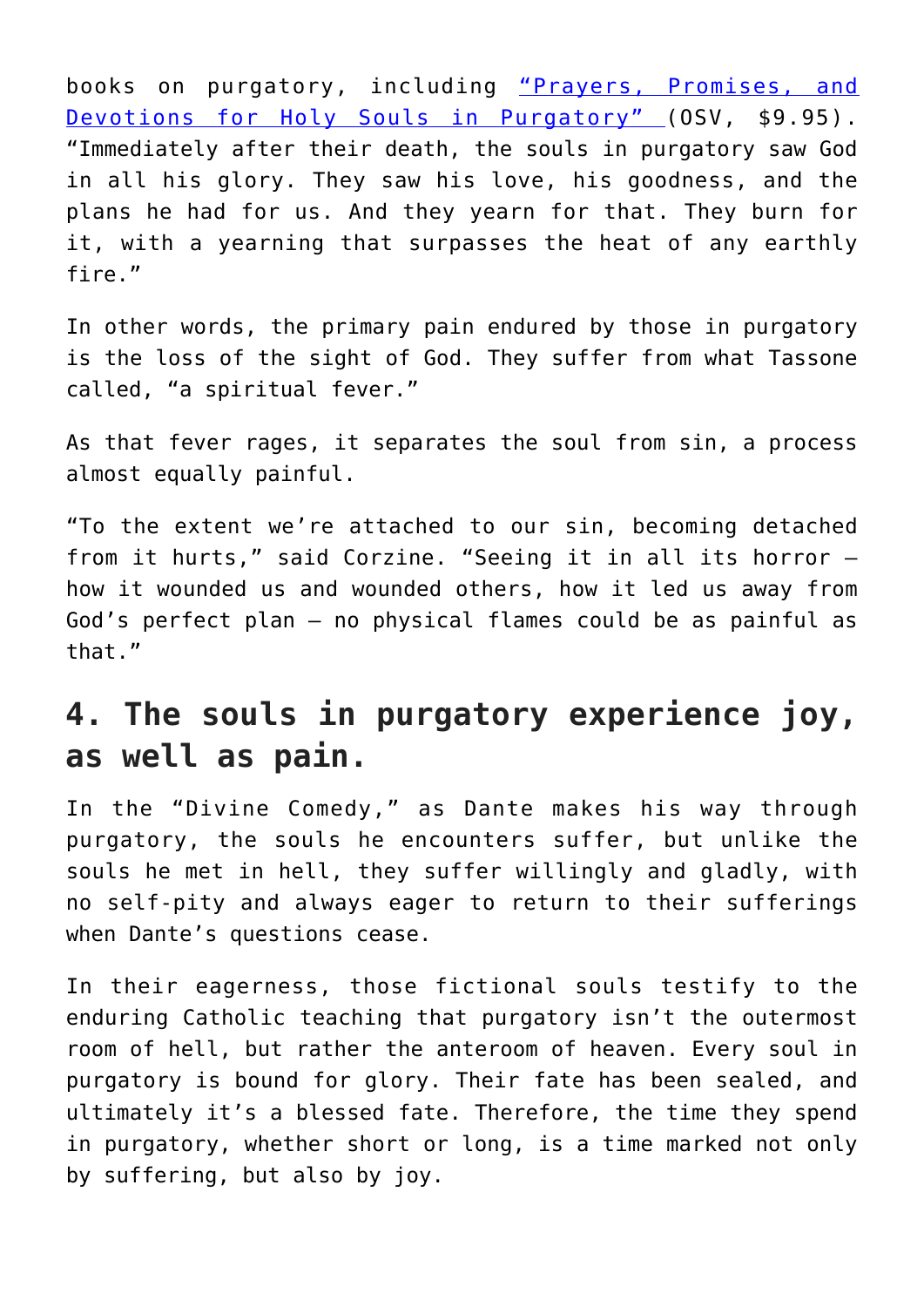"Anything worthwhile requires pain to make progress, but it's pain with a reward at the end," said Father Longenecker. "Sometimes, it helps to think of purgatory like the process of getting physically fit. There's pain, but it's a sign of progress. It means you're on the road to where you eventually want to be. That makes it a joyful pain."

# **5. Our prayers for the dead matter eternally.**

The souls in purgatory may be bound for glory, but the process of purgation still can be long and painful. Save for humbly submitting to the purifying fire of Christ's love, there's nothing those souls can do to speed up the process or mitigate the pain.

That's where we come in.

"We need to be greedy for graces for the souls in purgatory," said Tassone. "When the soul leaves the body, the time for merit is up. The soul is helpless. That's why they need our prayers — the Rosary, adoration, the Way of the Cross and, most of all, the Mass. The Masses we have offered for the souls in purgatory are the best thing we can do for our beloved dead. That's because the Mass is the highest form of worship, the highest form of prayer."

#### **Praying For the Holy Souls**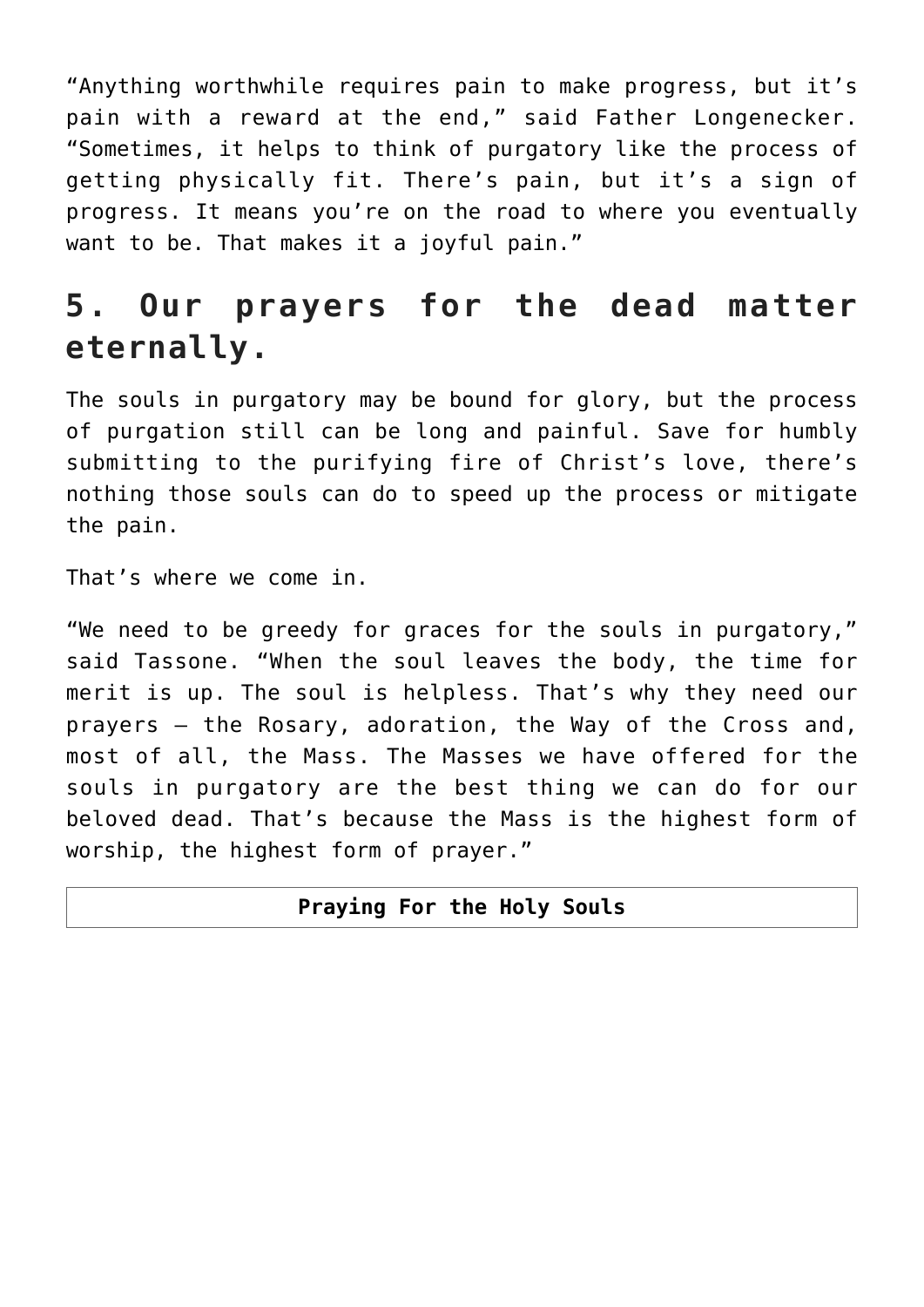#### *How can you help the souls in purgatory?*

- **1.** Pray the Rosary for departed friends, relatives and the most forgotten souls.
- **2.** Daily, recite this simple prayer: "Eternal rest grant unto them, O Lord, and let perpetual light shine upon them. May the souls of the faithful departed, through the mercy of God, rest in peace."
- **3.** Visit a loved one's grave and say a brief prayer for them.

**4.** Have a Mass celebrated for loved ones on the anniversary of their death.

**5.** Have 30 days of Gregorian Masses celebrated for loved ones through the **Pious Union of St. Joseph** or other missionary orders that offer this ministry.

"It really is one of the most consoling doctrines of the Church," added Martin. "None of us stands alone. We stand on the shoulders of giants, the foremost giant being Christ. Our sufferings and sacrifices can be parlayed into actual assistance for the holy souls because of his suffering and sacrifice."

In many ways, he continued, our relationship to those in purgatory is simply an extension of "the logic of love," where "You extend yourself so that another might have an easier time of it. And that principle isn't bound by death."

It's also not bound by time. The Church teaches that purgatory operates outside of space and time as we on earth experience it. Which means we should never stop praying for those we've lost.

"No prayer is ever wasted," Tassone said. "The prayers we pray for our loved ones throughout the entirety of our lives play a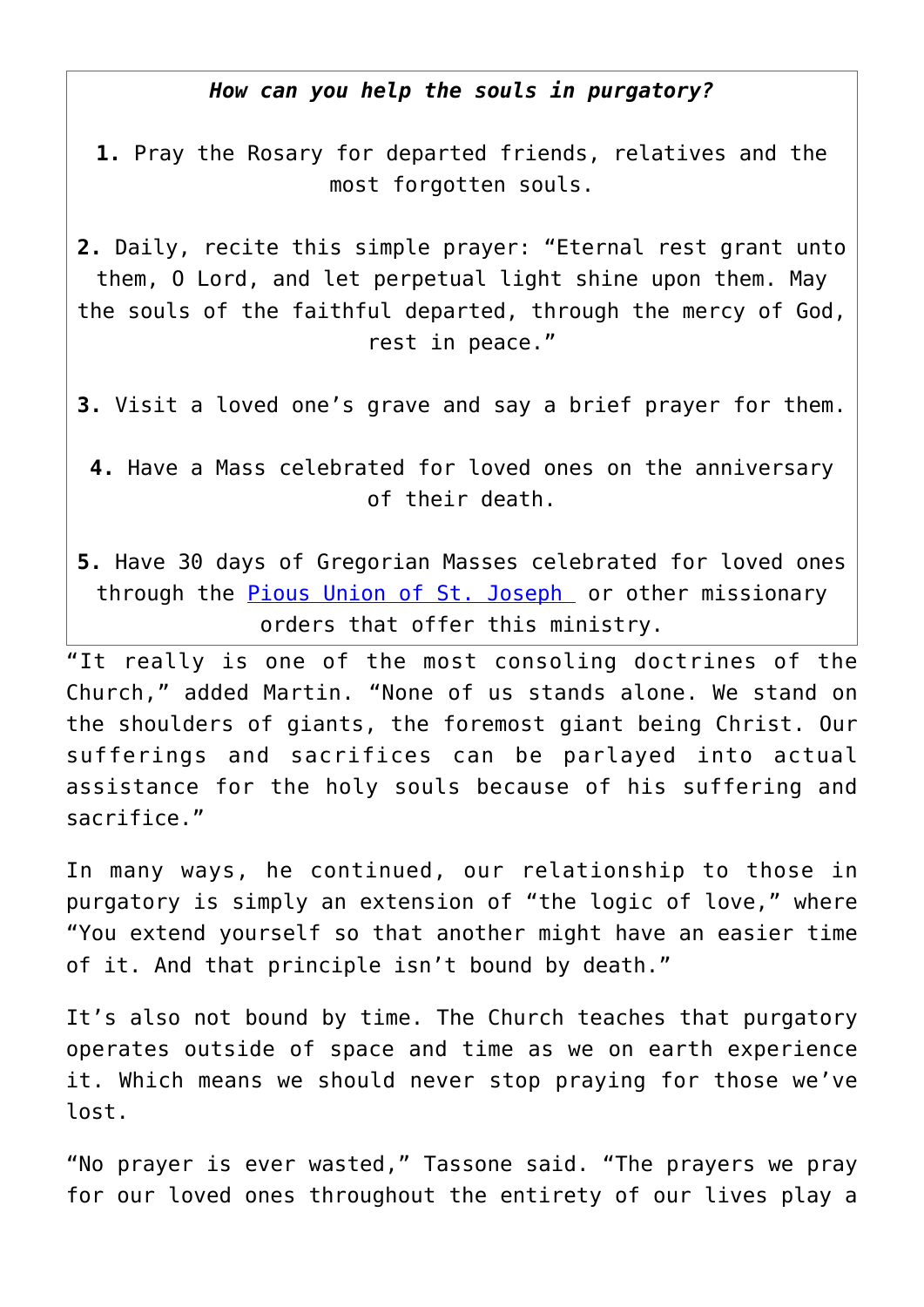part in helping them enter into heaven."

### **6. The holy souls intercede for us.**

The souls in purgatory can't do anything for themselves, but the Church has long believed that they can do something for us: They can pray for us, helping obtain for us the graces we need to follow Christ more perfectly.

"We have such great intercessors in the holy souls," said Tassone. "They're interested in our salvation. They want to help ensure that we understand the malice of sin and the importance of conforming our lives to God's will, so that we can go straight to heaven when we die."

The same is doubly true, she continued, of the souls now in heaven, whom our prayers helped.

"Those souls become like our second guardian angels, taking us under their wing," she explained. "That's because the gift we helped give them was the Beatific Vision, which is the greatest gift of all."

# **7. The Church's teachings on purgatory are rooted in Scripture.**

If you're looking for scriptural evidence for purgatory, start in the Second Book of Maccabees (12:45), where Judas Maccabee orders prayers and sacrifices for fallen soldiers who committed idolatry shortly before their death.

"Their beseeching implies there is hope even beyond the grave for those who defiled themselves," Martin said.

In the New Testament, St. Paul likewise hints at the cleansing fires of purgatory when he writes, "If any man's work is burned up he will suffer loss though he himself will be saved" (1 Cor 3:12-15). He also seemingly prays for the soul of Onesiphorus in 2 Timothy 1:18.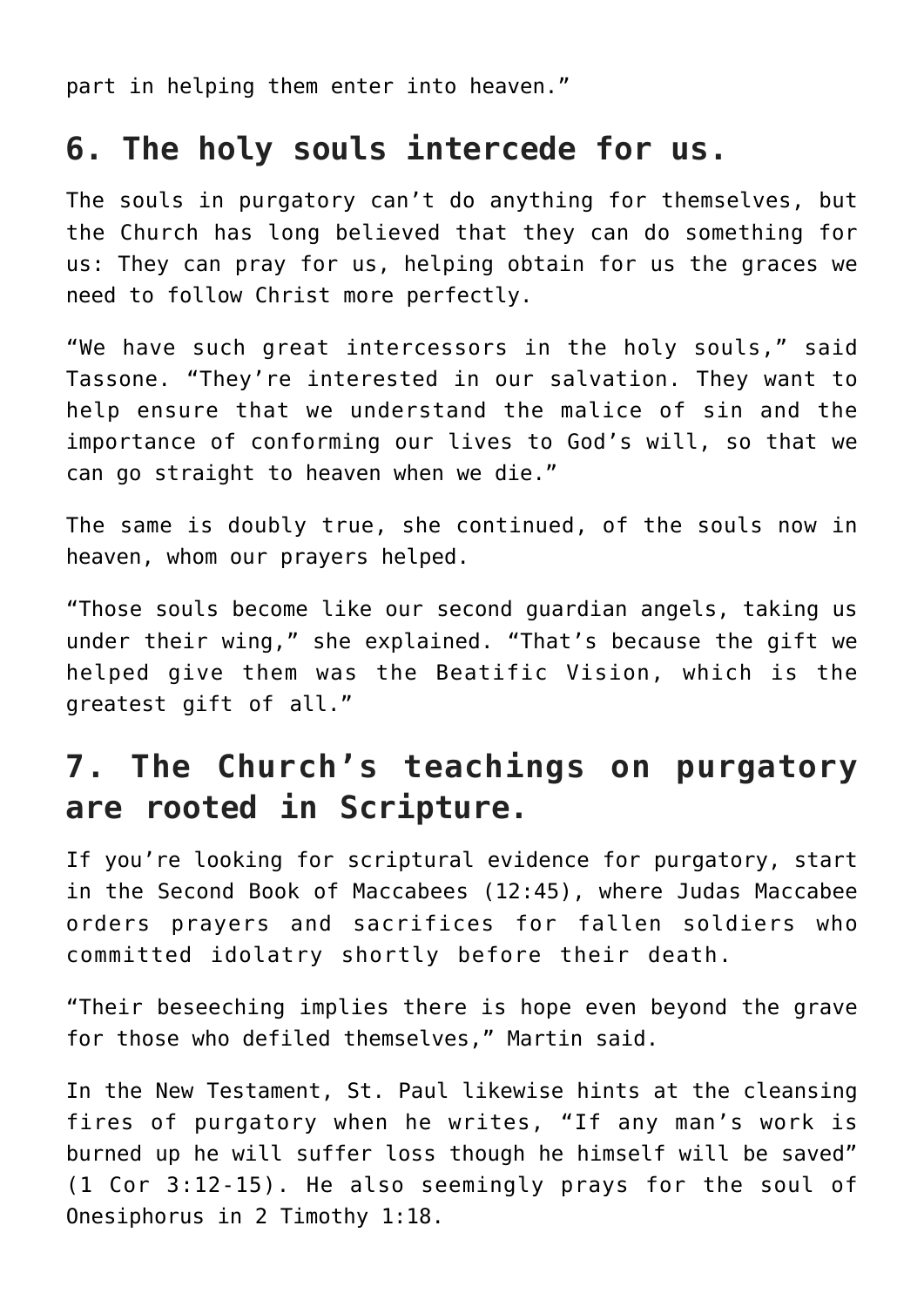Moreover, according to Corzine, the existence of purgatory is the only way to make sense of scriptural assertions such as, "No unclean thing will enter [heaven]" (Rv 21:27), as well as commands like "Be perfect just as your heavenly Father is perfect" (Mt 5:48).

"Logic demands purgatory," Corzine said. "Without some process of purification after death, the population of heaven would be infinitesimally small, comprised of only the few who allow God to perfect them in this life."

# **8. Purgatory wasn't an invention of the medieval Church.**

Although the Church didn't begin to officially define the doctrine of purgatory until the high Middle Ages (starting at the Second Council of Lyons in 1274), the belief in a purgative state after death is as old as the Church itself.

"The uninterrupted witness of Church history tells us that Christians have always prayed for their dead," said Corzine. "Even before people used the word 'purgatory,' they recognized the need to offer up prayers and have Masses said for those who've left this life."

That uninterrupted witness includes the writings of Church Fathers and Doctors from the first century onward. It also includes records of Catholics commemorating the anniversaries of departed loved ones with Masses and prayers, the inclusion of burying the dead among the spiritual works of mercy, and centuries of Christians who left money in their wills for Masses to be said for their souls.

Said Corzine, "Since the damned cannot benefit by our prayers and the blessed in heaven have no need for our prayers, that enduring witness implies another place or state where souls exist who can benefit from them."